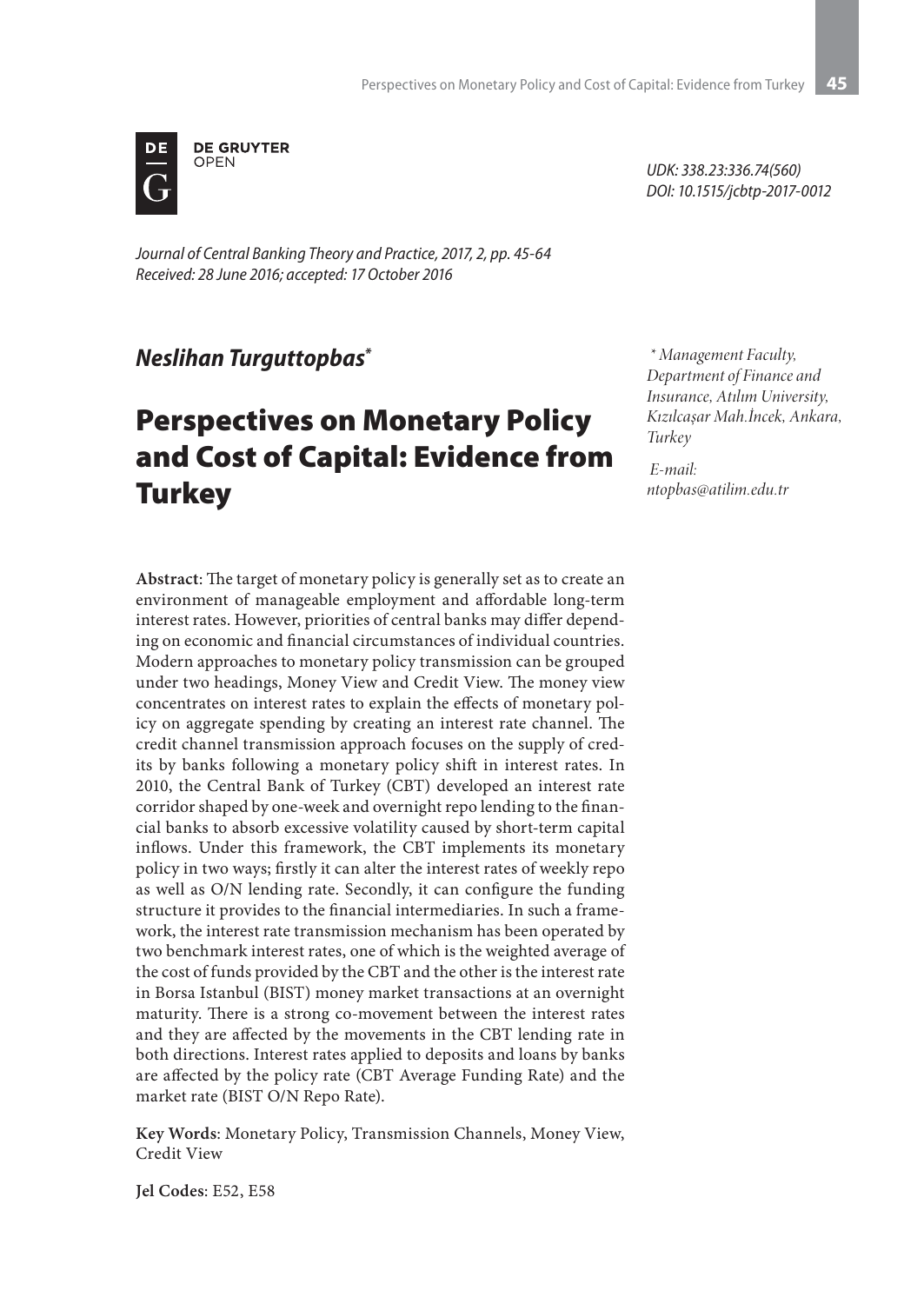### **1. Introduction**

The target of monetary policy is generally set as to create an environment of manageable employment and affordable long-term interest rates. However, in many countries, price stability is the main goal since with implementing effective monetary policy and maintaining stable prices central banks can motivate long-term economic growth and employment.

There are three components of monetary policy: open market operations, central bank's discount rate, and reserve requirements. Open market operations are realized by central banks by trading government securities with prices determined by the market. The discount rate is the interest rate applied by central banks to depository institutions for short-term loans. Central bank lending at the discount rate complements open market operations and serves as a backup source of liquidity for commercial banks. Lowering (rising) the discount rate is expansionary (contractionary) because the discount rate influences other interest rates. Reserve requirements affect the amount of liquidity as they determine blocked portions of deposits by the central bank. A decrease (increase) in reserve requirements is expansionary (contractionary) because it increases (decreases) funds available in the banking system to lend to consumers and businesses.

Impacts of the monetary policy to an economy have been realized through various channels and all are named as the monetary policy transmission mechanism in the literature. However, it is a fact that monetary policy changes generally have lagging effects on price movements. Figure 1 gives an illustration of the main monetary policy transmission channels.

Broad range of research have been analysed the effects of changes in the monetary policy rate on different financial institutions` financial instruments, including, but not limited to deposits with different maturities, commercial lending and mortgages. The studies have also focused on how fast a financial system reflects changes in the policy-affected market rates. It is a realized fact that the effects of monetary policy changes have been lagging partly due to the inability of financial intermediaries to adjust the interest rates. The duration of lags differs across different segments of the financial sector as financial institutions as well as financial instrument may have different adjustment rates. The standing of the current interest rates imposed by different financial institutions on different products with regard to their long-term equilibrium level also affects the speed of adjustment (Chong and friends, 2006).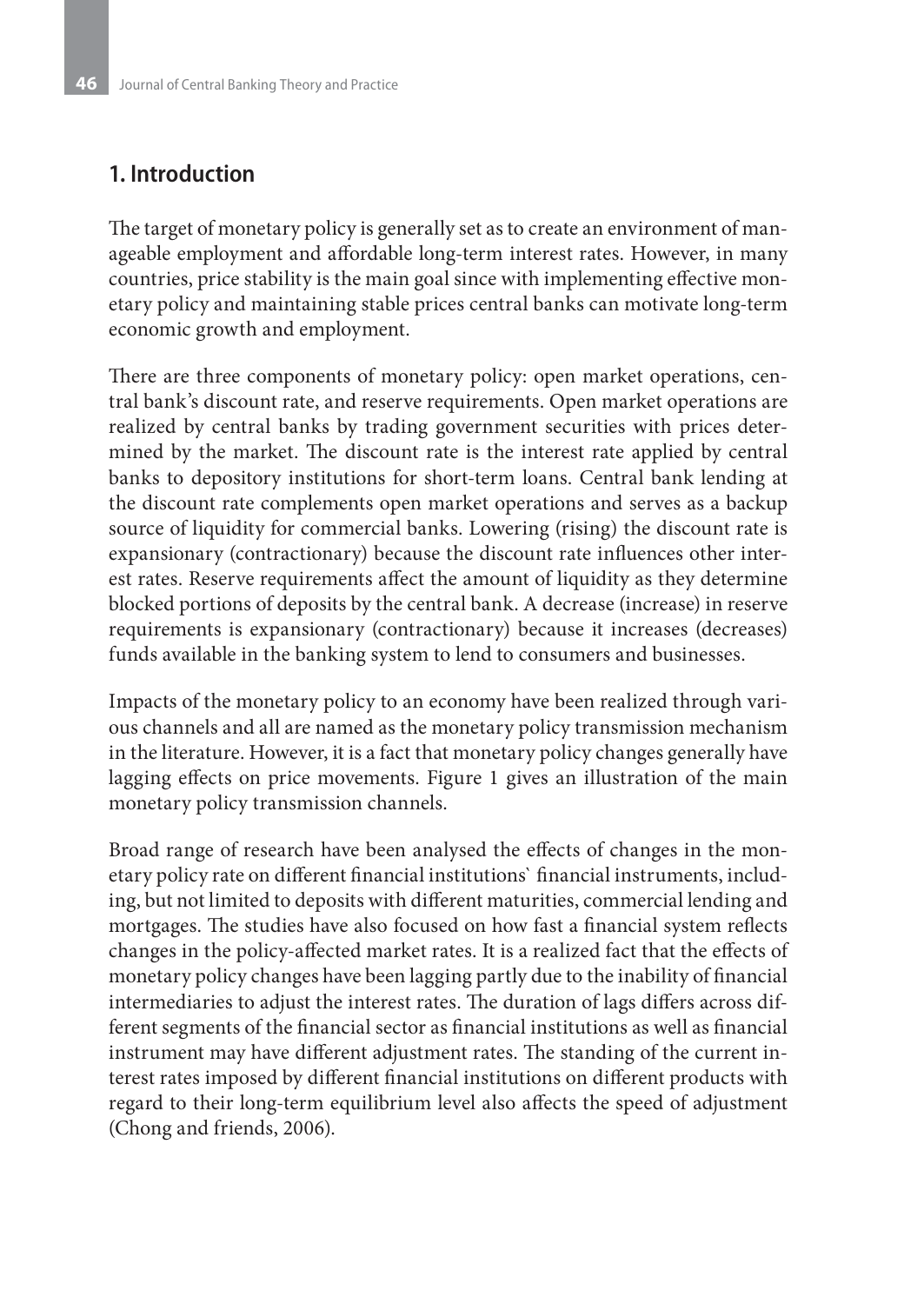

#### **Figure 1: The Main Transmission Channels of Monetary Policy**

Source: Loayza & Schmidt-Hebbel

## **2. Money View on Monetary Policy Transmission**

Modern approaches to monetary policy transmission can be summarized under two main headings: *Money View* and *Credit View* which have also sub-approaches to clarify the market developments. The money view initiated by Mishkin (2010) with the main focus on the interest rate channel addressing the effects of the monetary policy on aggregate spending through changes in interest rates. The two empirically supported assumptions of the money view are; the central bank has the ability to affect the short-term nominal interest rate and there exist elasticity of investment and consumption expenditures to the real interest rate. The central bank, by determining its interest rate, can influence the term structure of the interest rates despite the lags which can be caused by many structural factors relevant to financial institutions and markets. Over time, two initiatives have also evolved under the money view, the exchange rate and asset price channels.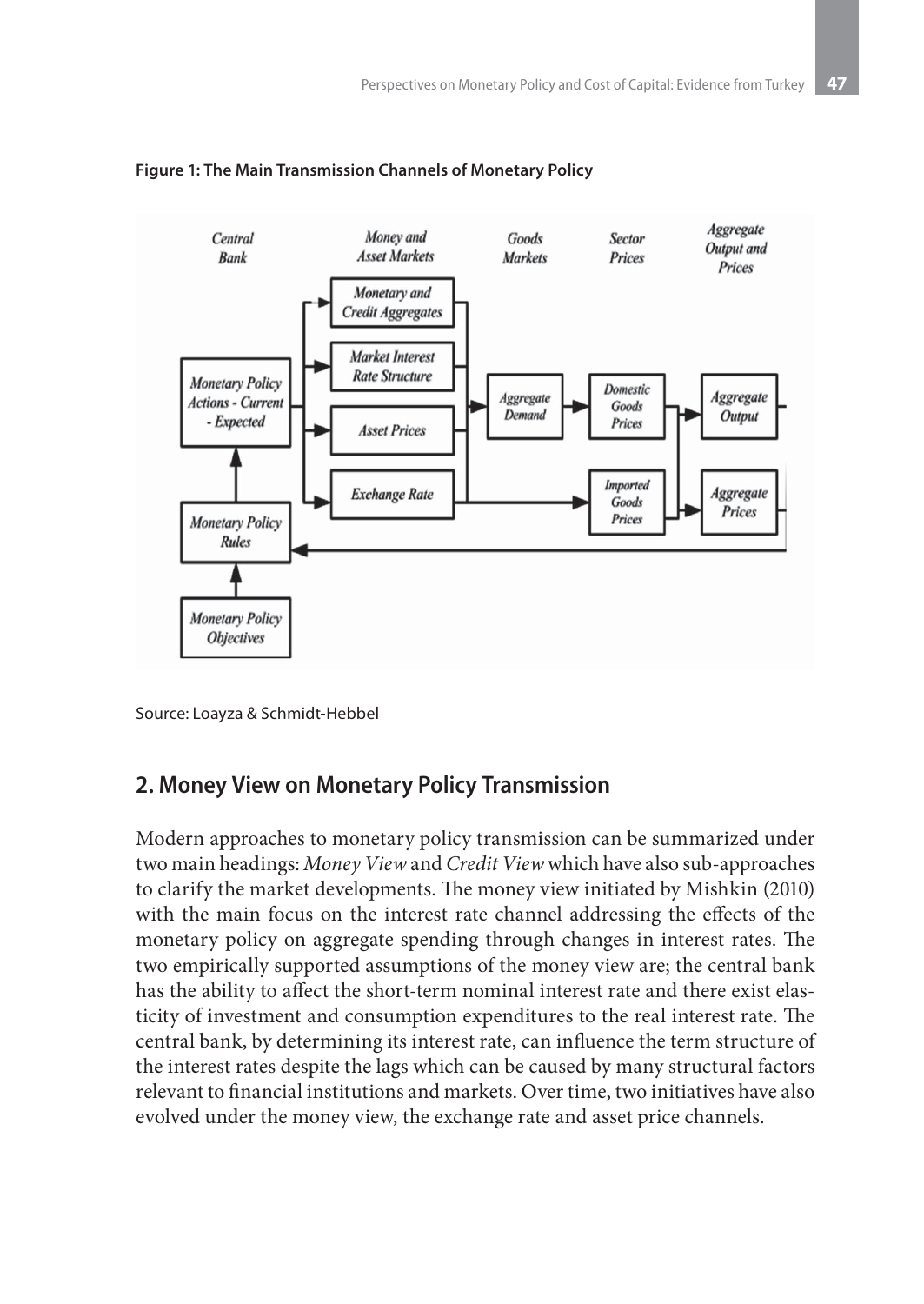### **Interest Rate Channel**

The interest rate channel approach *stipulated by Keynes* focuses on the hypothesis of the term structure and proposes that an increase in the short-term monetary policy rate leads to an increase in longer‐term nominal interest rates. The reasoning has been formulated as investors compare the differences in risk‐adjusted expected returns on debt instruments with different maturities to utilize the arbitrage opportunities. Under this approach, the functioning of financial institutions is not figured out and the direct increase of the real costs of borrowing of the corporate sector are considered which, in turn, result in the lowering of their investment expenditures. Likewise, households also postpone their purchases of core assets homes, automobiles, and other durable goods referring to the higher real borrowing costs. The combined effect on the economy is a fall in aggregate output and employment. This interest rate channel mechanism was defined in the Keynesian textbook IS‐LM model, and was originated by Hicks (1937).

#### **Exchange Rate Channel**

The research in 1960s on transmission mechanisms such as that presented by Fleming (1962), Mundell (1963), and Dornbusch (1976) mainly concentrated on the effects of changes in the short-term policy interest rates on the real economy through the exchange rate channel. Their approach relied on the uncovered interest parity and addressed that a policy-imposed increase in domestic nominal short-term interest rates as compared to foreigners' results with the expectations that domestic currency will depreciate to equate the domestic and foreign interest rates. The initial effects of longer term expectations about the domestic currency depreciation are generally in the form of an initial appreciation which makes domestic goods expensive as compared to the exported ones. The macroeconomic effects would be a decline in net exports, domestic output, and employment.

#### **Asset Price Channel**

The asset price channel approach is based on the substitution of debt instruments and issuance of shares as the source of funding for corporates in the case of policy shifts. The approach is emphasized by Tobin's (1969) q-theory of investment and the life-cycle theory of consumption postulated by Ando and Modigliani (1963). Tobin defines q as the ratio of the stock market value of a corporate to the replacement cost of the physical capital owned by it. A policy-imposed increase in the short-term nominal interest rate makes debt instruments more expensive as compared to issuing shares for corporate and at the same time more attractive for investors. Tobin explains such a situation with a lower value of q which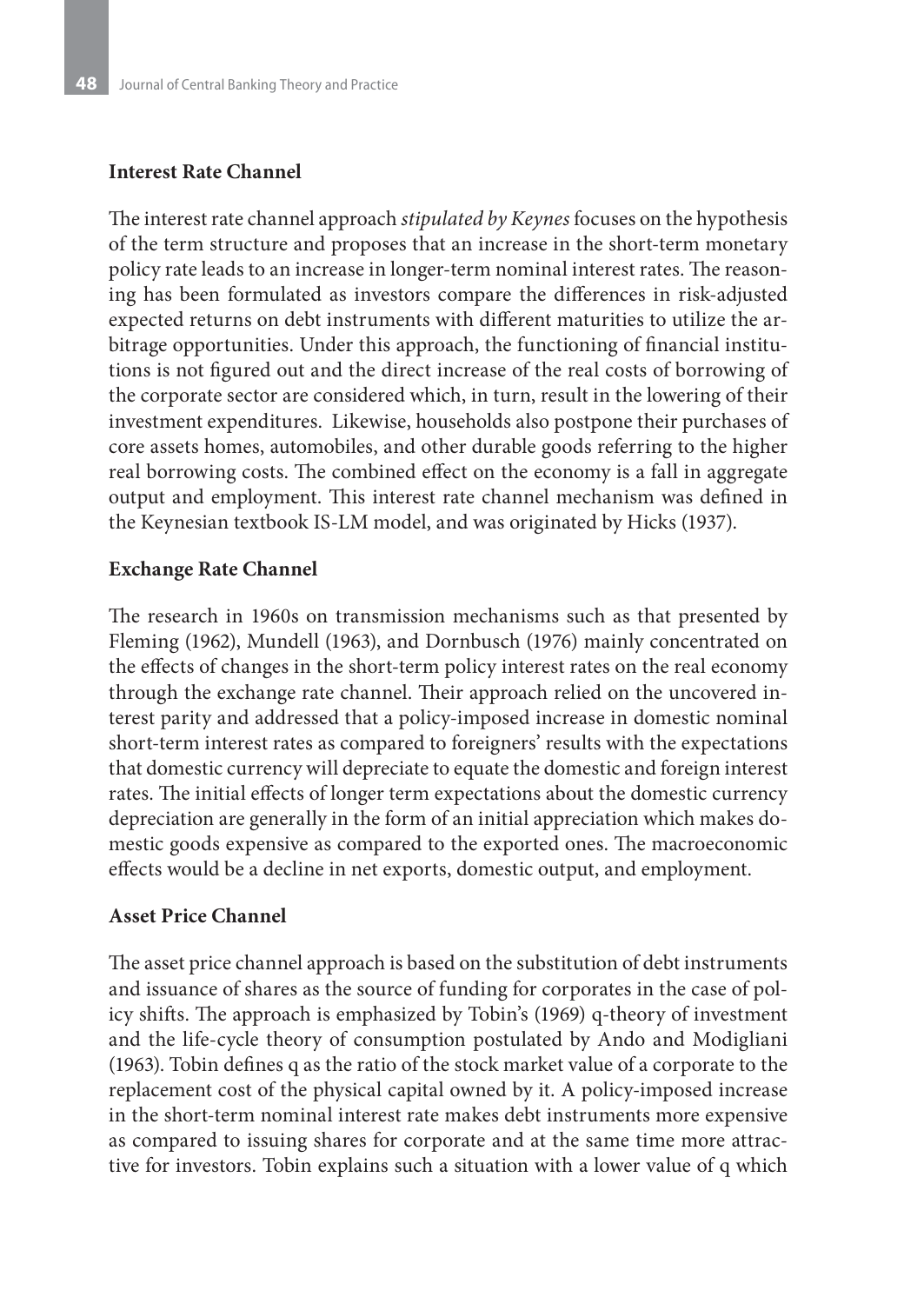necessitates more shares to be issued in order to collect the required funds for the investment which becomes more costly. As all the real sector actors will be confronted with the same funding conditions, some of the planned investments will be postponed, if not even rejected and this will lead domestic output and employment to diminish. Ando and Modigliani's life-cycle theory of consumption explains the transmission mechanism with the fall in the wealth of households as a result of a decline in stock prices which, in turn, results in a decline in their consumption, output, and employment.

Both of the assumptions of the money view have been criticized, as relatively small shifts in monetary policy are not adequate to explain the real effects realized. The general thinking is that the monetary transmission mechanism is functioning; however, some multiplier effects are also contributing to its effects. Hubbard (1998) named the magnification of initial shocks by financial markets as "financial accelerator" which was proposed by Bernanke, Gertler, and Gilchrist (1996). Many central bankers, especially from the U.S., have contributed to the new credit view approach of policy transmission in 1990s which proposes that in addition to the traditional interest-rate channel/money view, credit market imperfections play a crucial role in explaining the effects of monetary policies on economy (See Gertler and Gilchrist (1993), Bernanke (1993), Bernanke and Gertler (1995), Cecchetti (1995), Hubbard (1994), Oliner and Rudebusch (1996)). There exists an agreement that money view and credit view share a common starting point and are complementary, which implies the simultaneous coexistence of the two transmission channels.

## **3. Credit View on Monetary Policy Transmission**

The credit channel transmission approach focuses on the supply of credits by banks following a monetary policy shift in interest rates. It proposes that in the case of an increase in the key rates imposed by the central bank, the refinancing requirements of banks and households deteriorate. The immediate effect of such worsening of refinancing ability will be realized in the form of tight lending capability of banks which, in turn, will negatively affect the economic growth. On the other side, the refinancing problems confronted by the real sector may further deteriorate a bank`s positioning by increasing the non-performing loans.

In many economies, banks, by providing funds for investment, play a vital role for the real economy as the bank lending the major funding source for companies. Therefore, economic output level through new investments appears to be sensitive to fluctuations in bank lending behaviour. Any tightening of monetary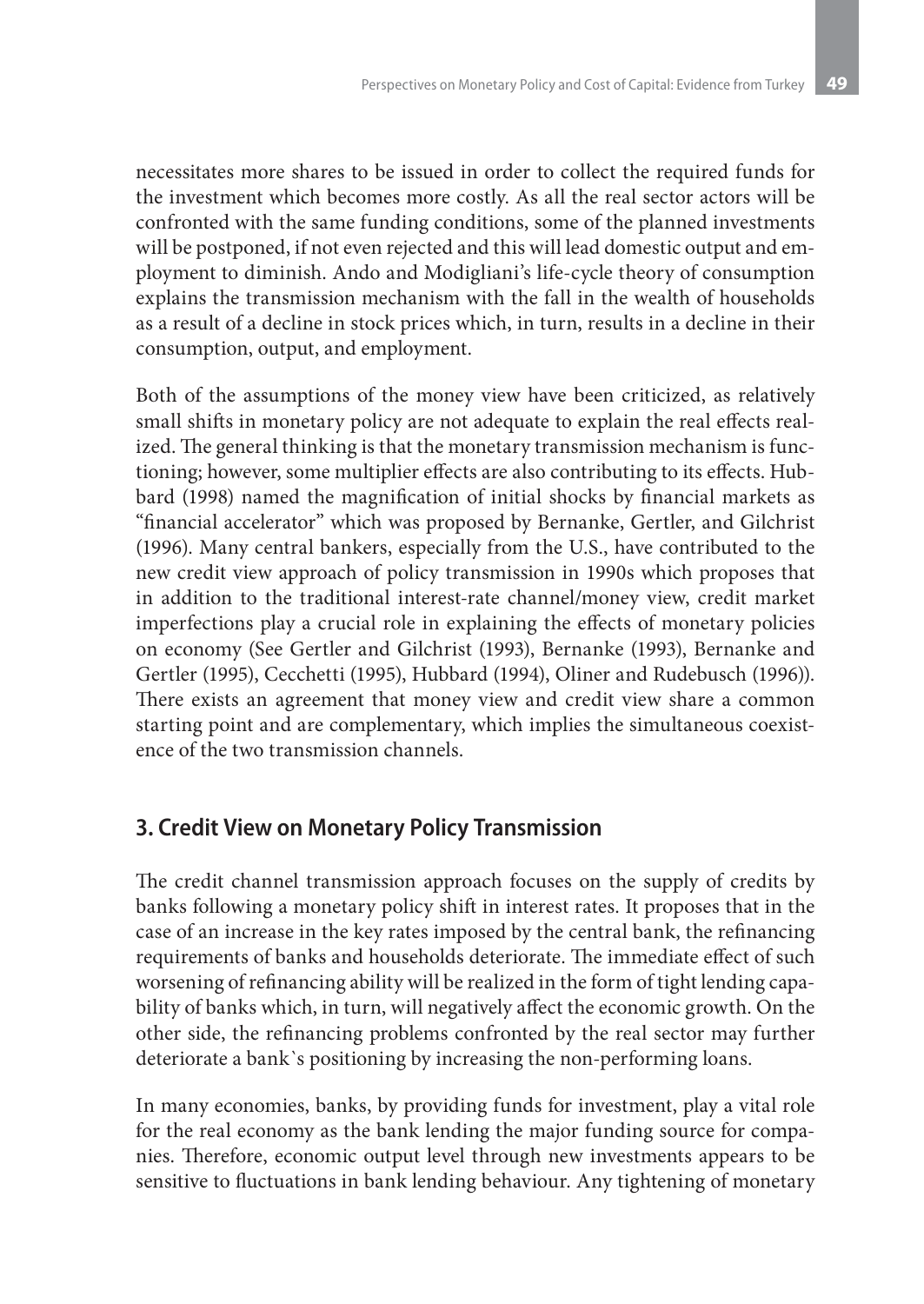policy is expected to cause asset reallocation in the bank balance sheets which leads to tighter lending capacity to companies. Such tightening generally creates both a supply effect by reducing the available loan-able funds of banks through credit channel and a demand effect by higher borrowing rates for companies through the interest rate channel.

In order to determine the significance of credit view on the reaction of economic activity to monetary policy changes, limitations in the banking system should be elaborated. One of these market imperfections is informational asymmetry between a lender and a borrower which makes the costs of internal and external funds to differentiate. This is named "external finance premium" by Bernanke and Gertler (1995) and it reflects the cost of evaluating, monitoring and administering the borrower, cost arising from informational asymmetry between the lender and the borrower about the financial position of the borrower and the expected costs associated with moral hazard of the borrower. Credit view includes two different views: the balance sheet channel and the bank lending channel (Bernanke and Gertler (1995), Lensink and Sterken (2002)).

### **Balance Sheet Channel**

The *balance sheet channel* focuses on the effect of monetary policy on the financial position of borrowers. The leverage level of a corporate as well as the terms of lending imposed by the market affects investment and spending decisions of the corporate. The proposed process relies on two common implications. First, borrowing is generally more expensive than internal financing, but external financing is inevitable in order to realize new investments. Second, the borrower's net worth level consisting of internal funds and assets as compared to the amount of funds required has a negative relation with the cost of external funding. The borrowers' financial position may be affected by an adverse shock due to an increase in interest expenses, a decline in the value of collateral as a result of declining asset prices, or a decrease in the demand for its products.

This channel clearly defines the case of economic slow-down when firms' net worth will probably decline and cost of borrowing increases further, causing the initial negative shock to the economy to be amplified. It is also empirically supported that a firm size makes a difference in terms of vulnerability of the corporate to monetary policy tightening. As small firms have disadvantage in terms of agency costs and dependency on bank financing, they are more likely to be affected by a tightening in the monetary policy (Gertler and Gilchrist (1994) and Lamont and Rossen (2007) for the United States, Rondi, Sack, Schiantarelli, and Sembenelli (1998) for Italy, Mojon et al. (2002) for EU countries: Germany,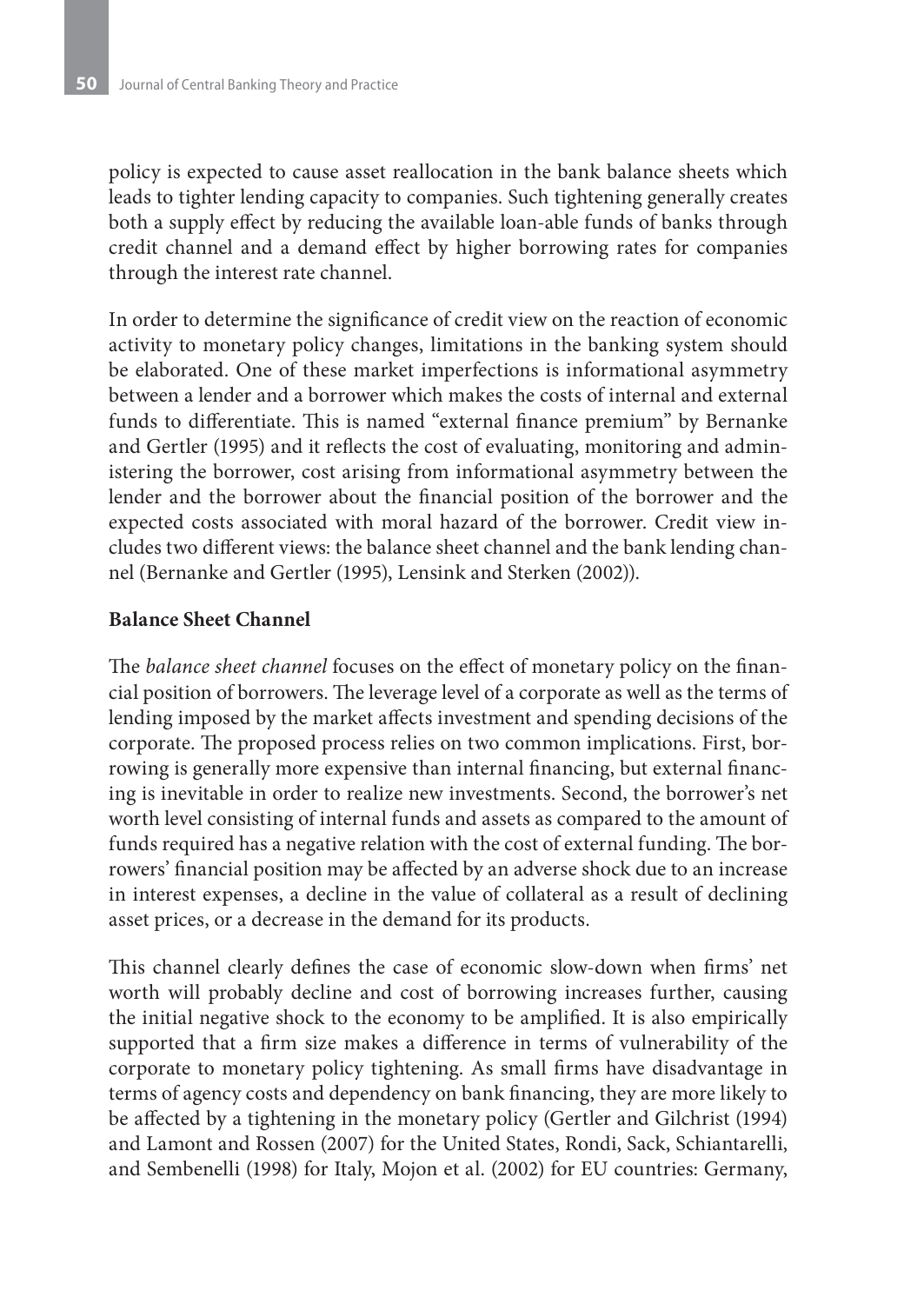France, Italy, and Spain). The balance sheet channel predicts "flight to quality," meaning that when monetary policy is tight, banks prefer large firms rather than smaller ones.

### **Bank Lending Channel**

The bank lending channel focuses on changes in the composition of bank balance sheets in response to monetary policy changes. For the bank lending channel to work, three main conditions should exist, as specified by Kashyap and Stein, 1995a); first, price-stickiness must exist. Second, some companies relying solely on bank lending must exist as they have no access to the capital markets. Third, the central bank must have control over the loan supply schedules of banks.

A tight monetary policy by restricting the supply of free funds of the banking system causes the external finance premium of the bank-dependent borrower firms to increase. However, the effects of the policy shifts on the bank lending activates also depend on the structures of the balance sheets as has been analysed by many researchers. The early researchers focused on banks size; Kashyap and Stein (1995b) using U.S. data was amongst the first that found evidence that size makes difference in relation to vulnerability of banks to changes in monetary policy. Small banks with less free funds are more affected by tight monetary policies than large banks. The size affect is sourced by problems of asymmetric information as small banks have more difficulties substituting non-deposit sources of external finance. Altunbas et al. (2002) and Kakes and Sturm (2002) analysed the bank lending in Europe and revealed that smaller banks have more difficulties in neutralizing monetary shocks than large banks. Capital strength was another attribute analysed, less capitalized banks have to restrain lending as a response to tight monetary policy more quickly to keep financial soundness (Altunbas et al. (2002), Kishyan and Opiela (2000), Gambacorta and Mistrulli, 2004; Altunbas, Gambacorta and Marqués, 2009a). Even well capitalized banks may be urged to reallocate their loan portfolios with a cautious approach for future regulatory capital requirements (Van den Heuvel, 2002). Liquidity was another factor directly affecting the bank lending channel as banks with higher liquidity have the ability to refund their loan portfolios and have less motivation to lower their lending in times of monetary tightening (Kashyap and Stein (2000), Ashcraft (2001).

## **4. Monetary Policy of Central Bank of Turkey**

The monetary policy of the Central Bank of Turkey (CBT) was shaped in the aftermath of the November 2000 and February 2001 crises. Originally, monetary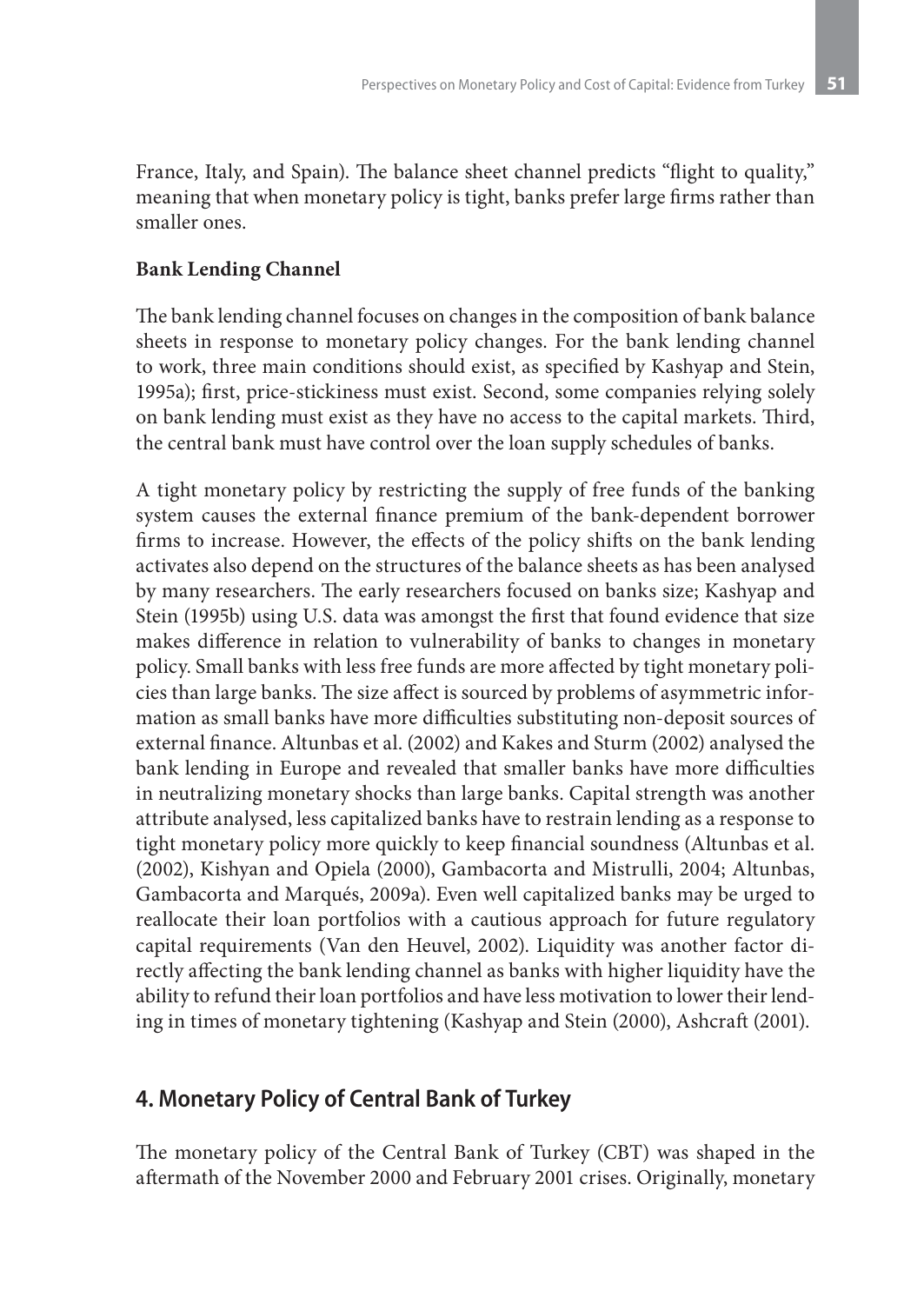targeting and inflation targeting were set as two nominal anchors and the CBT began to follow both monetary targeting and future inflation-targeted monetary policy. Such an implementation was represented as an "implicit inflation targeting", however, the intention was to move to official inflation targeting when market conditions permit. Until the commencement of inflation targeting, the CBT expressed its intention to use short-term interest rates against inflation and the monetary policy focused entirely on inflation expectations. It was acknowledged that the financial environment represented by relatively less volatility in shortterm interest rates was a precondition for the success in disinflation. The "late liquidity window" in the interbank money market facility was provided by the CBT to provide funding to the banks against collateral.

After the realization of gradual decrease in volatility, the floating exchange rate regime was introduced in February 2001. The stabilization of the financial markets increased the daily volume of transactions in the interbank money market where "Turkish Lira reference interest rate" was stipulated. The reference interest rate is considered to be the benchmark in the pricing of financial instruments and forward foreign exchange. However, the intention of the CBT was a gradual phasing out of its intermediary role in order not to create distorted pricing mechanisms.

During the period between 2001 and 2005, in order to create a suitable framework for the inflation-targeting regime, the institutional infrastructure of monetary policy gradually improved. The CBT began to implement inflation targeting as the main tool of monetary policy in 2006 in order to transform the process from price stability to disinflation. Within the context of inflation-targeting regime, the Monetary Policy Committee was activated as a decision maker and began to meet once a month.

Liquidity management strategy of the CBT, formulize main policy interest rates on the basis of following settlements:

- Overnight borrowing and lending interest rates in the interbank money market is announced by the CBT. The banks can fulfil unexpected liquid needs by borrowing at the Central Bank's lending interest rate within their limits. Whenever liquidity increases, the CBT absorbs it by borrowing from banks at the borrowing interest rate.
- Late Liquidity Window facility is created to enable the banks to borrow from the Central Bank against collateral and also lend in between a.m. 16.00-16.30 to Central Bank.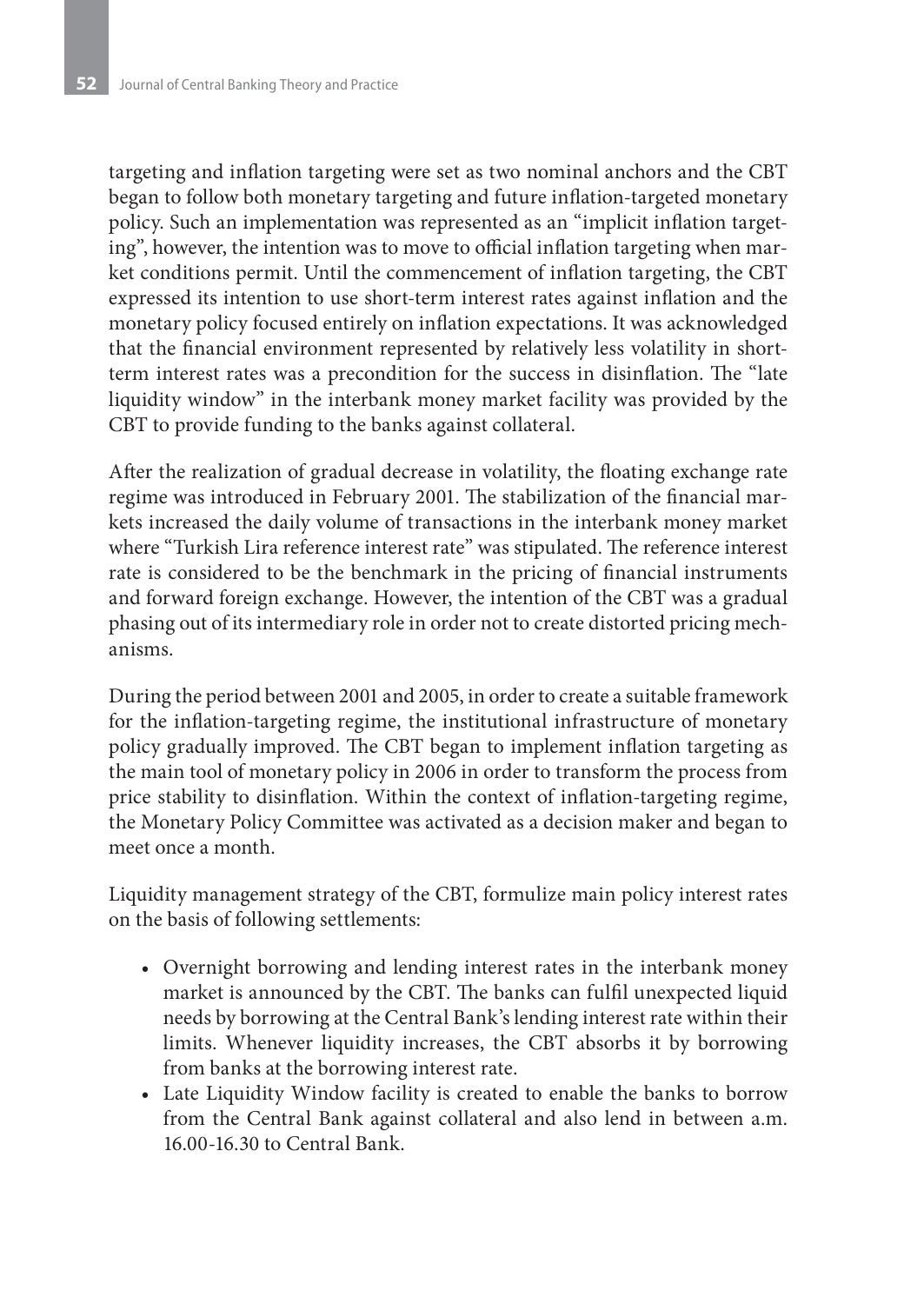- • At the beginning of 2006, then CBT began applying the strategy of interest rate corridor in which the lending interest rate is determined as 3% higher and the borrowing interest rate as 4% lower than the daily borrowing interest rate.
- In times of policy rate determination, the CBT absorbs excess liquidity by one-week maturity borrowing interest rate. In order to avoid temporary fluctuations in overnight interest rates, the CBT will not operate at the interbank money market for one-week maturity borrowing interest rate and at the Istanbul Stock Exchange reverse repo market.
- In case of liquidity shortage, the CBT manages liquidity through one-week maturity repo auctions referring to its commitment about maintaining the average of auction interest rate at approximately 1% over the daily CBT borrowing interest rate in the interbank money market.
- Whenever temporary excessive liquidity shortage occurs that would excessively push the interest rates in the money market during the day, "Intraday Repo Auctions" are to be held by the CBT as an easing tool.
- • Whenever permanent liquidity shortage occurs, the repo auction interest rate is considered to be the benchmark short-term interest rate in the place of the CBT daily borrowing interest rate.

## **5. Literature on Monetary Policy of the Central Bank of Turkey**

Cavusoglu (2002) analysed the monetary policy in Turkey before the 2002 era and indicated that there was no bank lending channel during the 1988-1999 period. The 1997-1999 period was also analysed by Sengonul and Thorbecke (2005) and they reported that liquidity had an effect on bank supply. Brooks (2007) was not able to empirically prove that the bank lending channel operates in Turkey despite the fact that banks do have an important role in the economy and she addressed the liquidity position of the Turkish banking sector.

The sensitivity and speed of adjustment of the interest rate applied to the corporate, housing, cash, and automobile loans was analyzed by Aydın (2006). It is stated that the long-term pass-through to cash and automobile loans is one-toone and that it is also greater than unity for housing loan rates. Surprisingly, the corporate loans are not that sensitive to monetary policy rate changes.

Özşuca et al. (2012) investigated the impact of monetary policy changes on the lending behaviour of banks in the period of 1988-2009 and they empirically determined that there were cross sectional heterogeneity in banks' response to monetary policy. The analysis is further conducted for the two sub-periods: 1988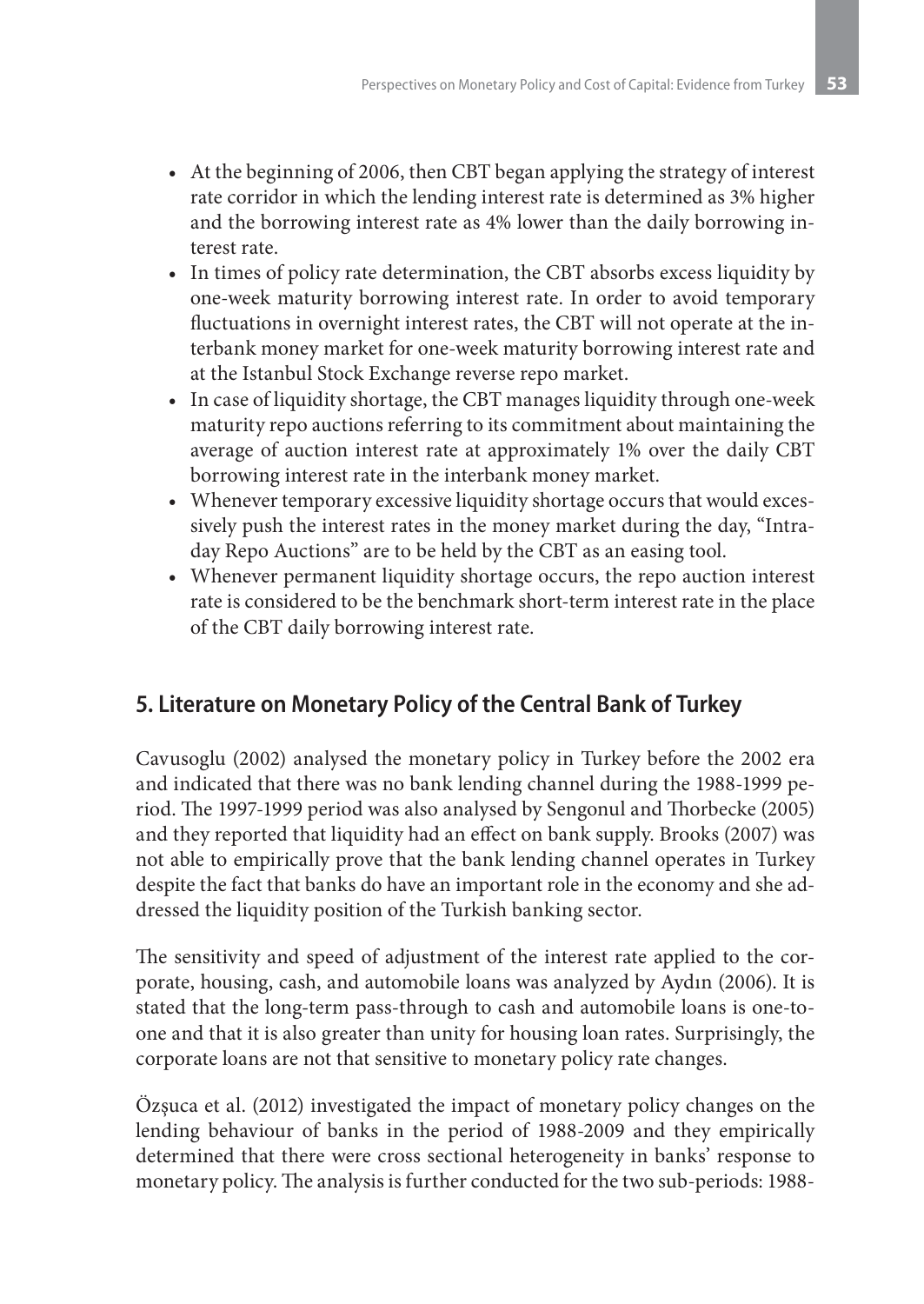2001 and 2002-2009 in order to address the structural changes after the 2001 crisis, it is determined that bank lending channel existed in the 1988-2001 period. Aydın and Igan (2010) questioned the strength of the bank lending channel in Turkey and suggested that it is not that strong as the government finances have a limited direct impact on credit. Turkish banks have permanent liquidity needs and consequently the lending activity diminishes sharply during contractionary monetary policies and it has limited effects on the banks with a retail banking focus.

Çatık and M. Karaçuka (2012) analysed the 1986-2009 period and reported that the interest rate channel is only applicable for the post inflation targeting period. They also expressed that the effect of monetary policy changes on credit volume is very limited especially in the low inflation period. Butkiewicz and Ozdogan (2013) focused on the importance of central bank independence and a credible monetary policy and reported that in the post-2001 crisis period, the ability of the central bank to stabilize output was increased and monetary policy of the CBT had strong and persistent effects on real output. Avcı and Yucel (2016) analysed the effectiveness of monetary policy in Turkey by focusing on the interest rate pass-through behaviour and determined that policy rate innovations transmit fully in less than eight months.

Recent studies about the Turkish monetary policy and transmission mechanisms have been taken by the central bank experts. Başçı and friends (2007) emphasized the role of the CBT short term interest rates as the primary tool for shaping expectations. They analysed the May–June 2006 turbulence and the stance of the CBT against it through the monetary policy and pointed out that tight monetary policy was successful to create the desired effects and the role of monetary policy in determining key macroeconomic variables has strengthened. Binici et al. (2013) focused on the asymmetric interest rate as applied by the CBT and stated that it can also be used as a tool to smooth the business cycle fluctuations to mitigate the excessive volatility.

They analysed the interaction between the interest rate corridor and the creditdeposit spread which is considered to be the measure of risk appetite for lending by banks. They indicated that through the use of the asymmetric corridor policy and liquidity management strategy together, monetary policy is able to affect credit and deposit rates. Küçük et al. (2014) concentrated on the wide interest rate corridor policy tool developed by the CBT in the second half of 2010 when there was excessive volatility resulting from short-term capital inflows.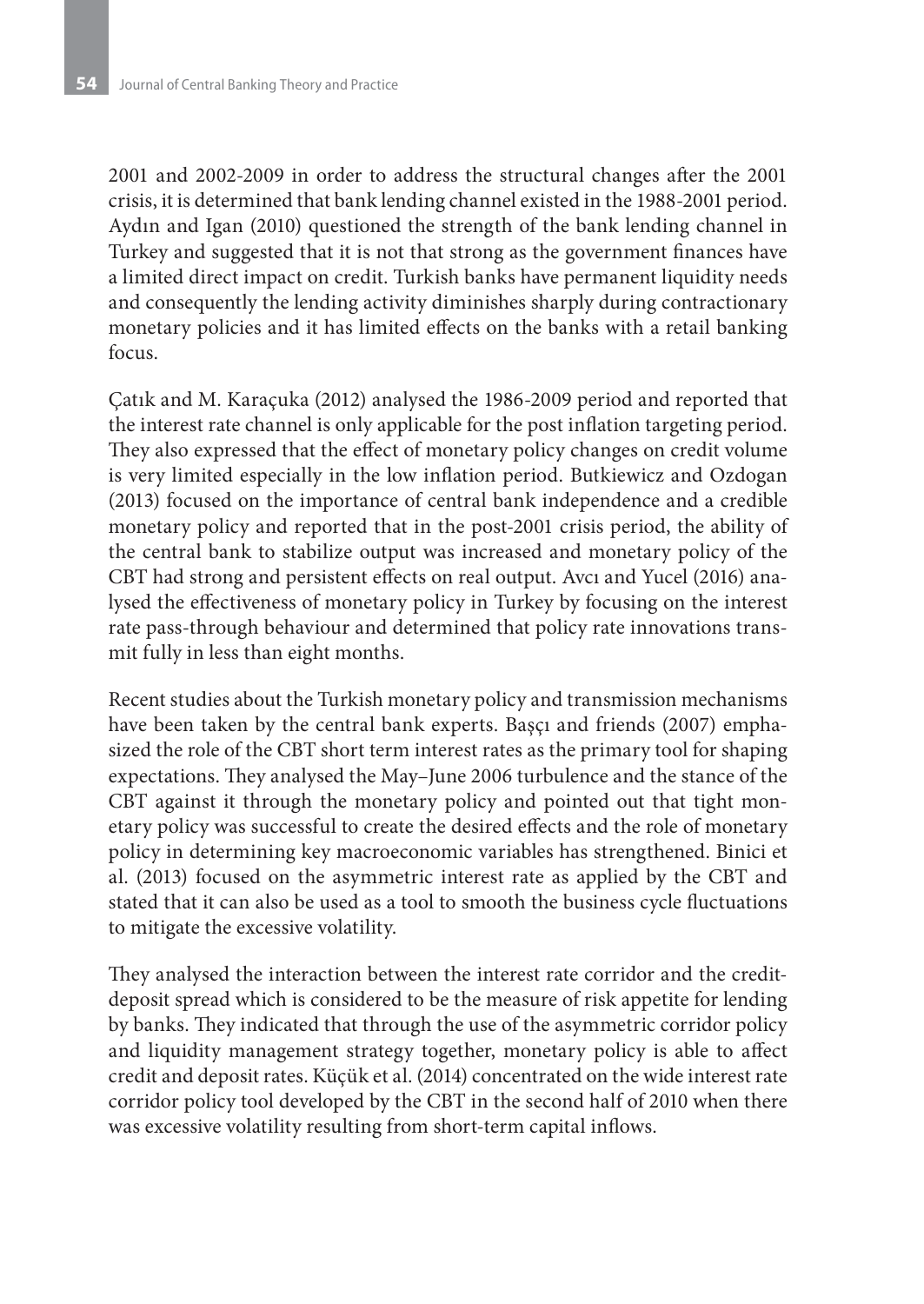## **6. The CBT Interest Rate Corridor**

Referring to the announcement of Monetary and Exchange Rate Policy for 2016<sup>1</sup>, the CBT maintains the price stability-oriented monetary policy framework. It continues to operate under the dual targets of realizing inflation close to the target and supporting financial stability. On 18 August 2015, the CBT indicated the policy of a more narrow and symmetric interest rate corridor.

Since the last quarter of 2015, the CBT has implemented a tight monetary policy against inflationary expectations and it has also been active in stabilizing foreign exchange liquidity in order to secure financial stability. The tight monetary policy has succeeded in keeping annual loan growth at reasonable levels and rebalancing the economy as commercial loans have continued to grow at a faster rate compared to consumer loans. The main instrument of the monetary policy has been short term interest rate structure in countries where inflation targeting policy has been followed together with floating exchange rate regime. In such a framework, the CBT used one-week and overnight repo operations to set the short term interest rates under the condition that there exists adequate liquidity in the market.



**Figure 2: The CBRT Interest Rate Corridor, Weighted Average Funding Cost** 

<sup>1</sup> http://www.tcmb.gov.tr/wps/wcm/connect/0bb6b09b-df1e-4346-8194-fbae0239cad9/2016. pdf?MOD=AJPERES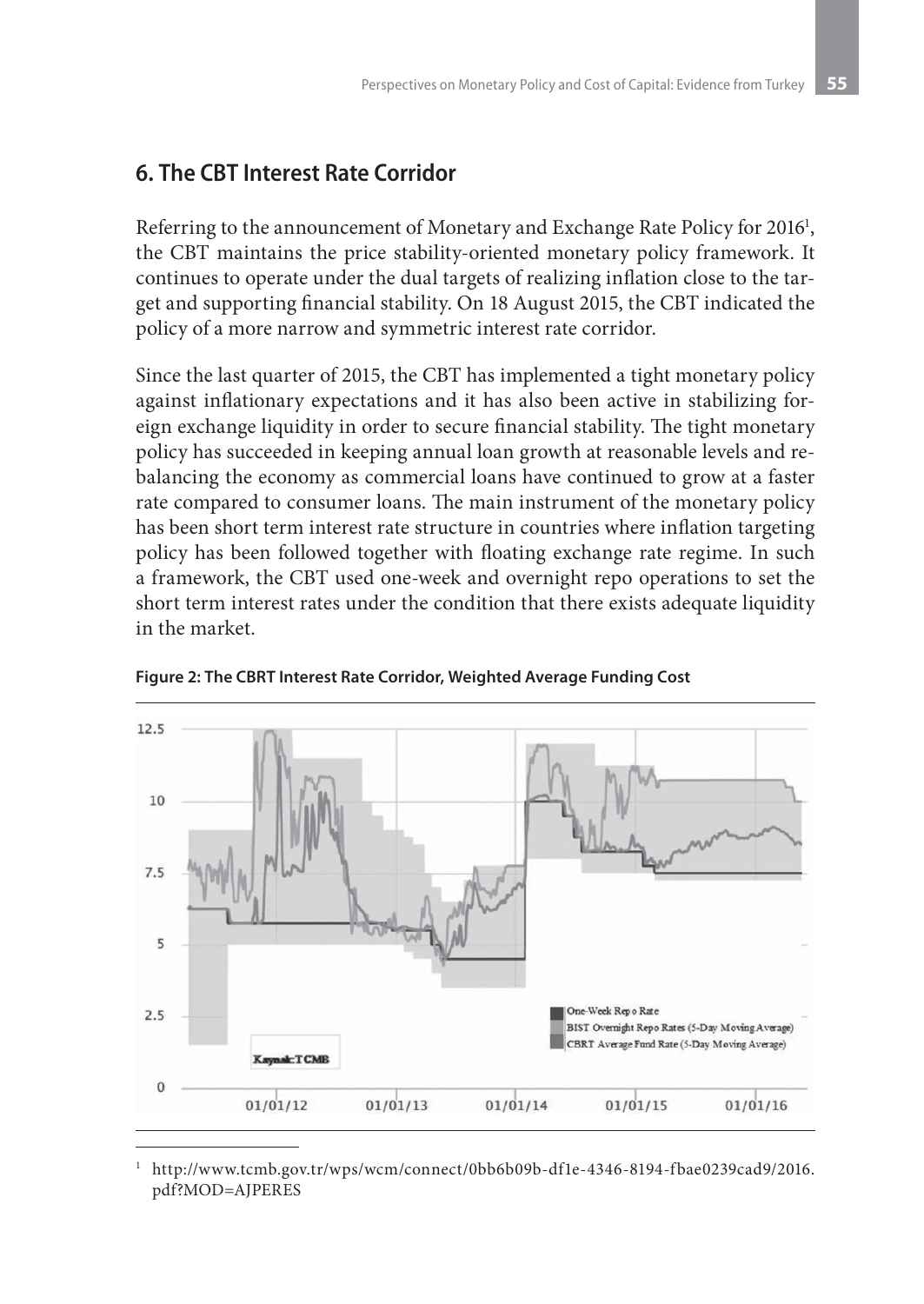Figure 2 shows the CBT *Interest Rate Corridor* which was narrowed and designed to be more symmetric around the one-week repo rate in mid-2015. Typically, the conventional interest rate corridor has been characterized with the co-movement of all short term interest rates with similar or same magnitude size. The interest rate corridor policy of the CBT differs from the traditional ones as the extent of movements and directions of various rates may occasionally depart from each other and implications of these movements for the monetary policy stance is less clear.



#### **Figure 3: Determination of Interest Rates by the CBT**

Figure 3 shows how the CBT determines the short term interest rates by supplying liquidity under O/N lending in interbank market and weekly repo lending through auctions via the quantity auction method. The rates specified in Figure 3 are all real-time rates as of May 2016. Two main sources of liquidity have been provided with different interest rates and the supply of the one-week repo facility has been directly determined by the CBT, the supply curve has stepwise form. Utilizing the one-week repo facility under the terms set by the CBT, the banks use overnight borrowing when they need additional liquidity. At the point of the CBT borrowing rate, the theoretically downward sloping demand curve becomes flat as the market interest rates never falls below it. The equilibrium interest rate is the rate at the intersection of the supply and demand curves (point A) and at this point some of the liquidity is provided through one-week repo and the rest through the more expensive marginal funding facility.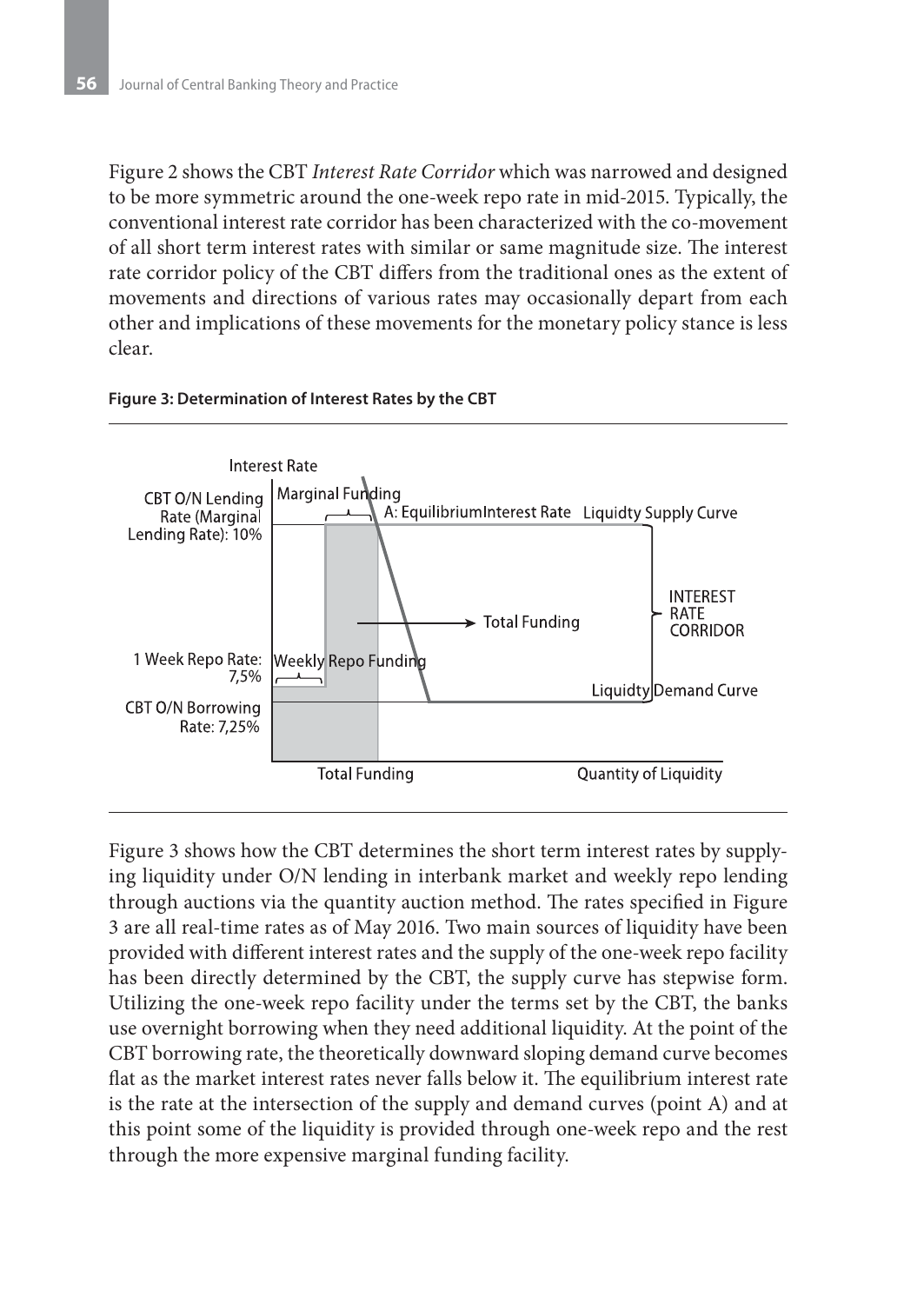## **7. Monetary Policy and Cost of Capital**

The CBT implements its monetary policy in two ways; firstly, it can alter the interest rates of weekly repo as well as O/N lending rate and announce this to the public during the monthly Monetary Policy Committee meetings. Secondly, the CBT can change the funding composition (the share of one-week repo in total funding) to be provided to financial intermediaries. While changes in the interest rates directly affect the funding costs of the banks, changes in the composition indirectly alter the equilibrium interest rate in a range from one-week repo rate to the marginal funding rate. A tightened policy forces banks to borrow from the CBT more at the weekly repo rate causing an upward shift in the funding costs, without changing the officially announced short-term interest rates.

In such a framework, the interest rate transmission mechanism has been operated by two benchmark interest rates, one of which is the weighted average of the cost of funds provided by the CBT through several channels. This rate has deterministic power on all short term interest rates as funding provided by the CBT constitutes a sizeable portion of the banks' short-term Turkish lira funding at any time, referring to Figure 4. Figure 4 also displays a stable share of one-week repo funding in total CBT funding and a gradual increase in the marginal funding beginning from March 2015.





\*\* As of 23 September 2015, the Primary Dealership system has been further supported by allocating higher bid limits at 1-week quantity repo auctions to primary dealers instead of offering a favorable interest rate on borrowing facilities.

Latest Observation: December 4, 2015. Source: CBRT.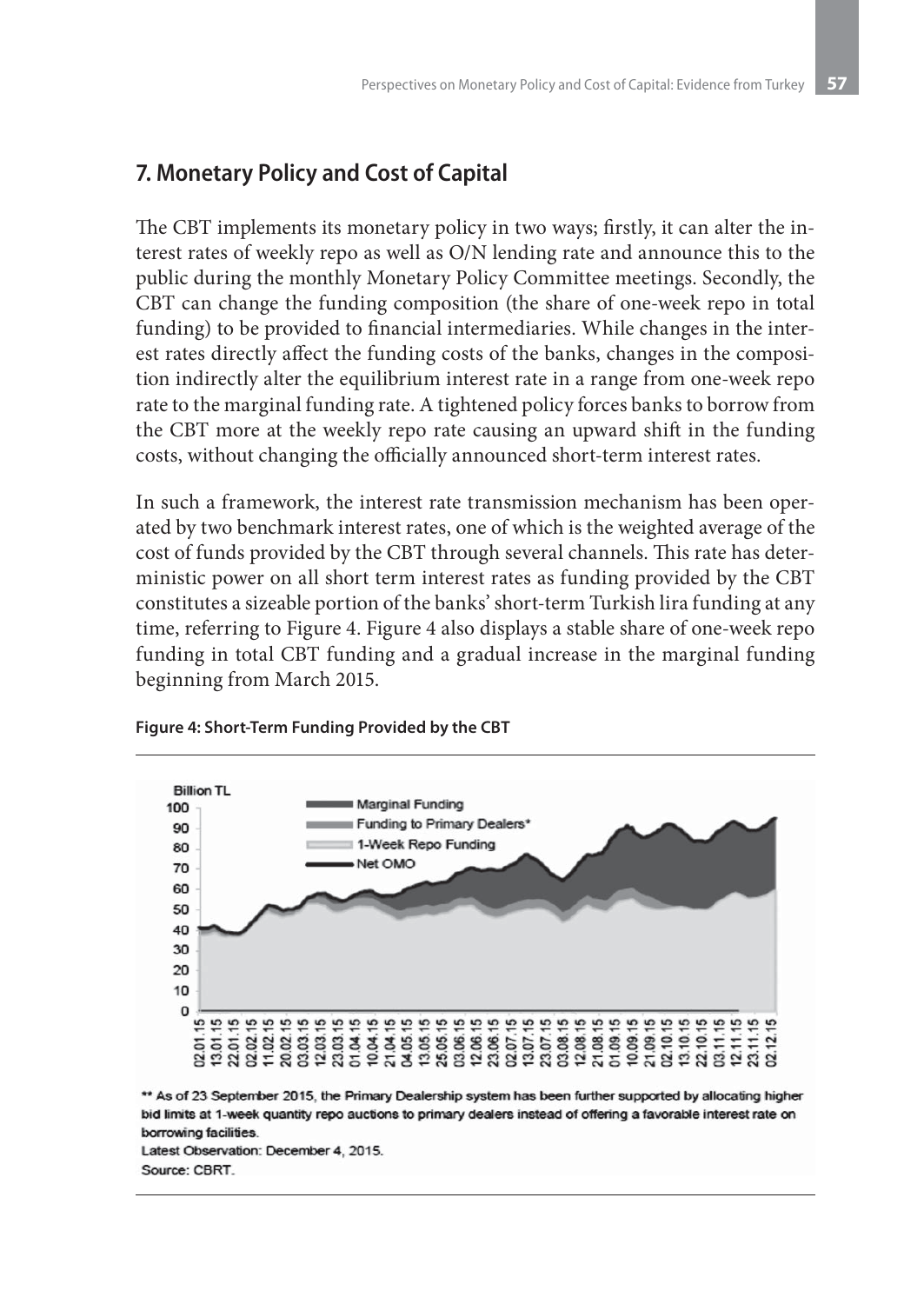The other benchmark interest rate is relevant with Borsa Istanbul (BIST) money market transactions at an overnight maturity. Referring to Figure 4 above, the Borsa Istanbul overnight repo interest rate fluctuates more inside the corridor and it can even move far away from the average funding rate. The spread between the overnight market rate and the CBRT average funding rate which is named as *overnight spread* has become wider and more volatile in the period following the adoption of the new framework.



#### **Figure 5: Overnight Spread Fluctuations**

The CBT influences the interest rates in the interbank market through the parameters of the interest rate corridor under the liquidity policy. It is a fact that the interbank O/N rate has deterministic power on the short term funding costs of the banks as it also affects other money market sources such as cross-currency swaps. In this regard, the interbank O/N rate has a vital role for an operating monetary transmission mechanism (Kara, 2015) and it also has influential power in the pricing of deposits, loans and other financial instruments.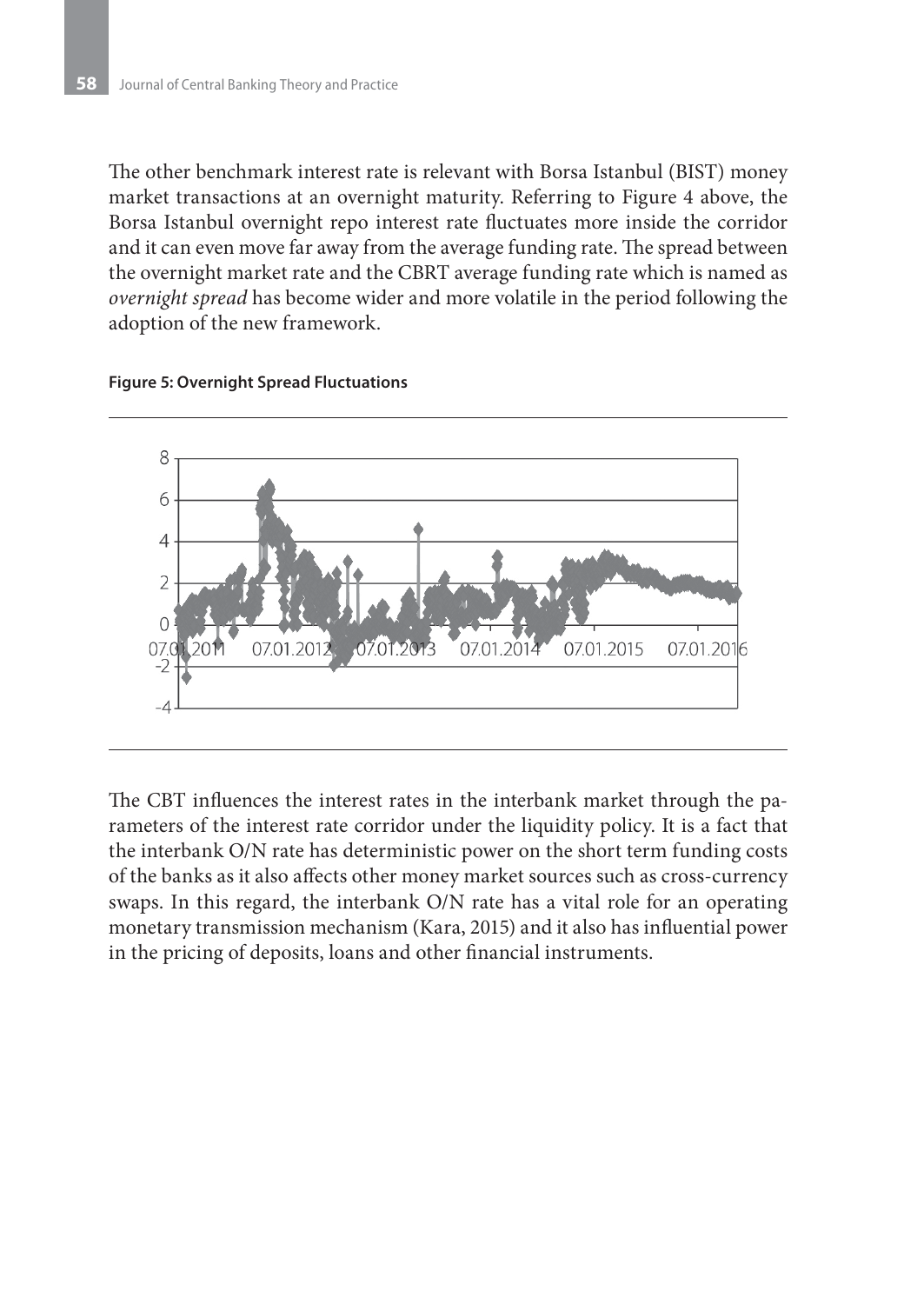



Figure 6 displays the interest rate corridor of the CBT and the average interest rates applied to various loan types in TL by Turkish banks since 2010. There is a strong co-movement between the interest rates and they are affected by movements in the CBT lending rate in both directions. Although interest rates applied to loans have been affected by various factors, including, but not limited to banks' liquidity, business cycle-related factors affecting loan demand, the movements in the CBT lending rate have reflected on loan interest rates. The effects are sharper for the loans to households (auto and housing) than for commercial and consumer loans.



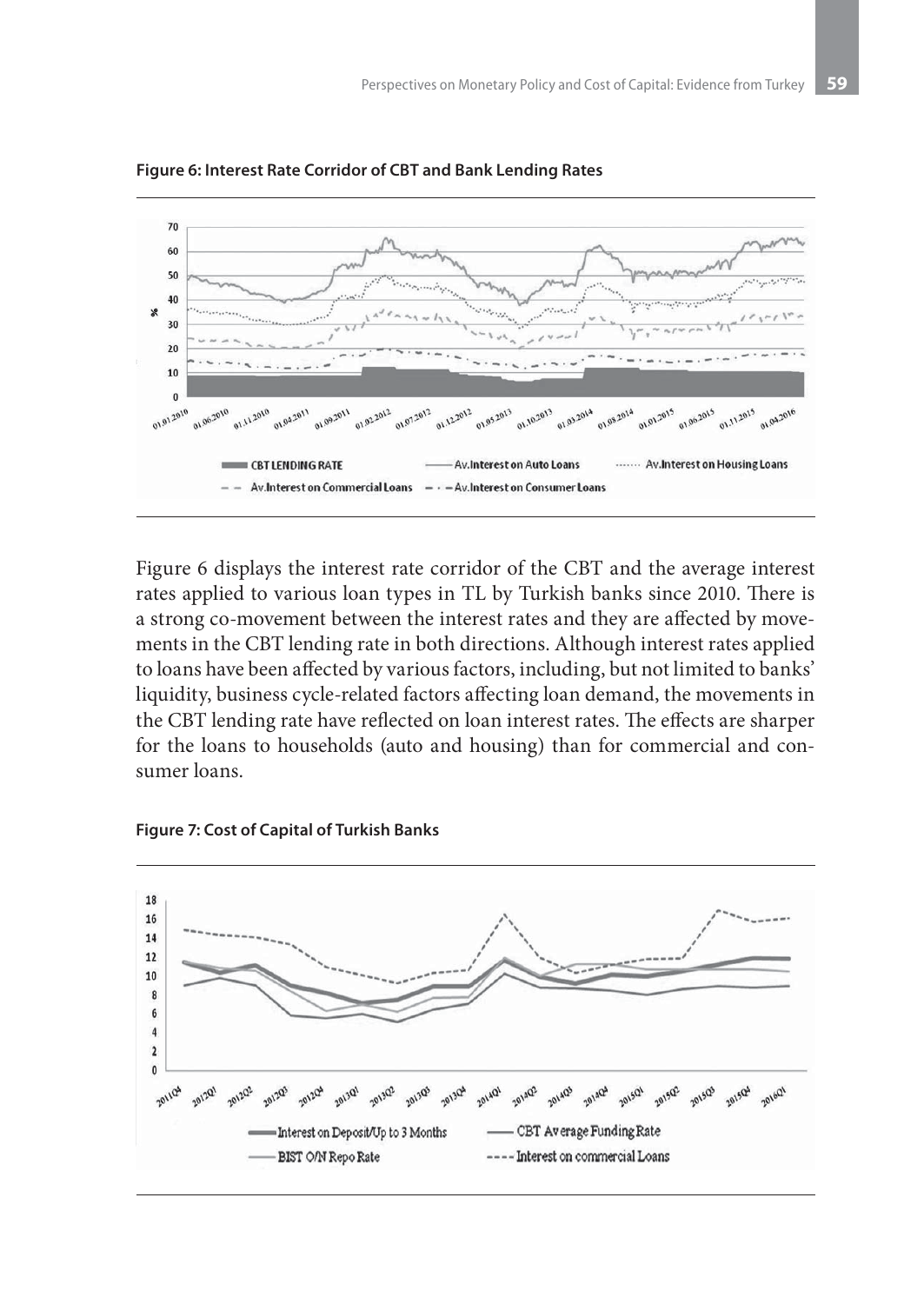Apart from the paid-in capital, the main source of TL funding of Turkish banks is deposits as 73% of loans denominated in TL has been financed by deposits as of May 2016. Although there is no standard definition in academic literature or global practices, the core liabilities ratio, as expressed by the CBT and calculated as the ratio of the total of deposits and equity to loans, diminished gradually from the level of 114% in 2012 to 98% in March 2015. The average maturity of TL deposits has been less than 2 months as nearly 60% of TL deposits are composed of deposits with maturities between 1 and 3 months<sup>2</sup>. In these circumstances, Figure 7 shows the co-movement of the interest rates applied to TL deposits by banks with the policy rate (CBT Average Funding Rate) and the market rate (BIST O/N Repo Rate), as well as the interest rate imposed to commercial loans by banks.

### **8. Conclusion**

The goals of monetary policy are generally set as to promote stable prices, maximum employment, and moderate long-term interest rates. However, priorities of central banks may differ depending on economic and financial circumstances of individual countries. The modern approach to monetary policy transmission can be summarized under two headings: *Money View* and *Credit View*. The money view focuses on the traditional interest-rate channel, which explains the effect of monetary policy on aggregate spending through changes in interest rates. The credit channel transmission approach focuses on the supply of credits by banks following a monetary policy shift in interest rates. Monetary policy of the Central Bank of Turkey (CBT) was shaped in the aftermath of the November 2000 and February 2001 crises. Originally, monetary targeting and inflation targeting were set as two nominal anchors and the CBT began to follow monetary targeting and at the same time implement monetary policy focused on future inflation. In 2010, the CBT developed an interest rate corridor shaped by one-week and overnight repo lending to financial institutions to smooth excessive volatility in short-term capital inflows. Under this framework, the CBT implements its monetary policy in two ways: firstly, it can alter the interest rates of weekly repo as well as O/N lending rate and announce that to the public during monthly Monetary Policy Committee meetings. Secondly, the CBT can change the funding composition (the share of one-week repo in total funding) to be provided to financial intermediaries. In such a framework, the interest rate transmission mechanism has been operated by two benchmark interest rates, one of which is the weighted average

<sup>2</sup> http://www.tcmb.gov.tr/wps/wcm/connect/7450aef8-0046-4b2c-9388-1b44e51835de/ sectionIII-20.pdf?MOD=AJPERES&CACHEID=ROOTWORKSPACE7450aef8-0046-4b2c-9388-1b44e51835de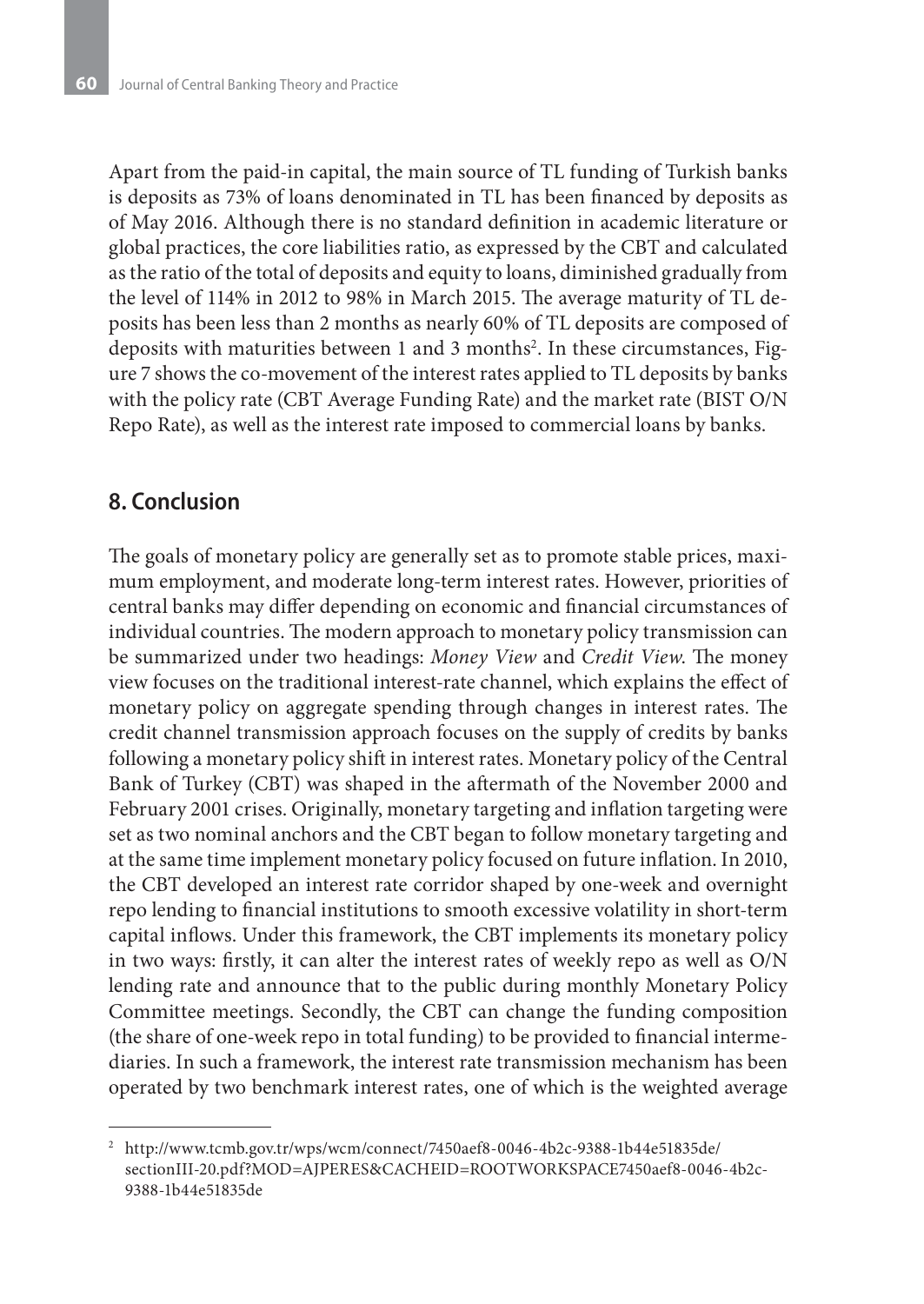of the cost of funds provided by the CBT and the other is the interest rate relevant with Borsa Istanbul (BIST) money market transactions at an overnight maturity. However, it is a fact that there is a strong co-movement between the interest rates and that they are affected by the movements in the CBT lending rate in both directions. There is also co-movement of the interest rates applied to TL deposits by banks with the policy rate (CBT Average Funding Rate) and the market rate (BIST O/N Repo Rate), as well as the interest rate imposed to commercial loans by banks.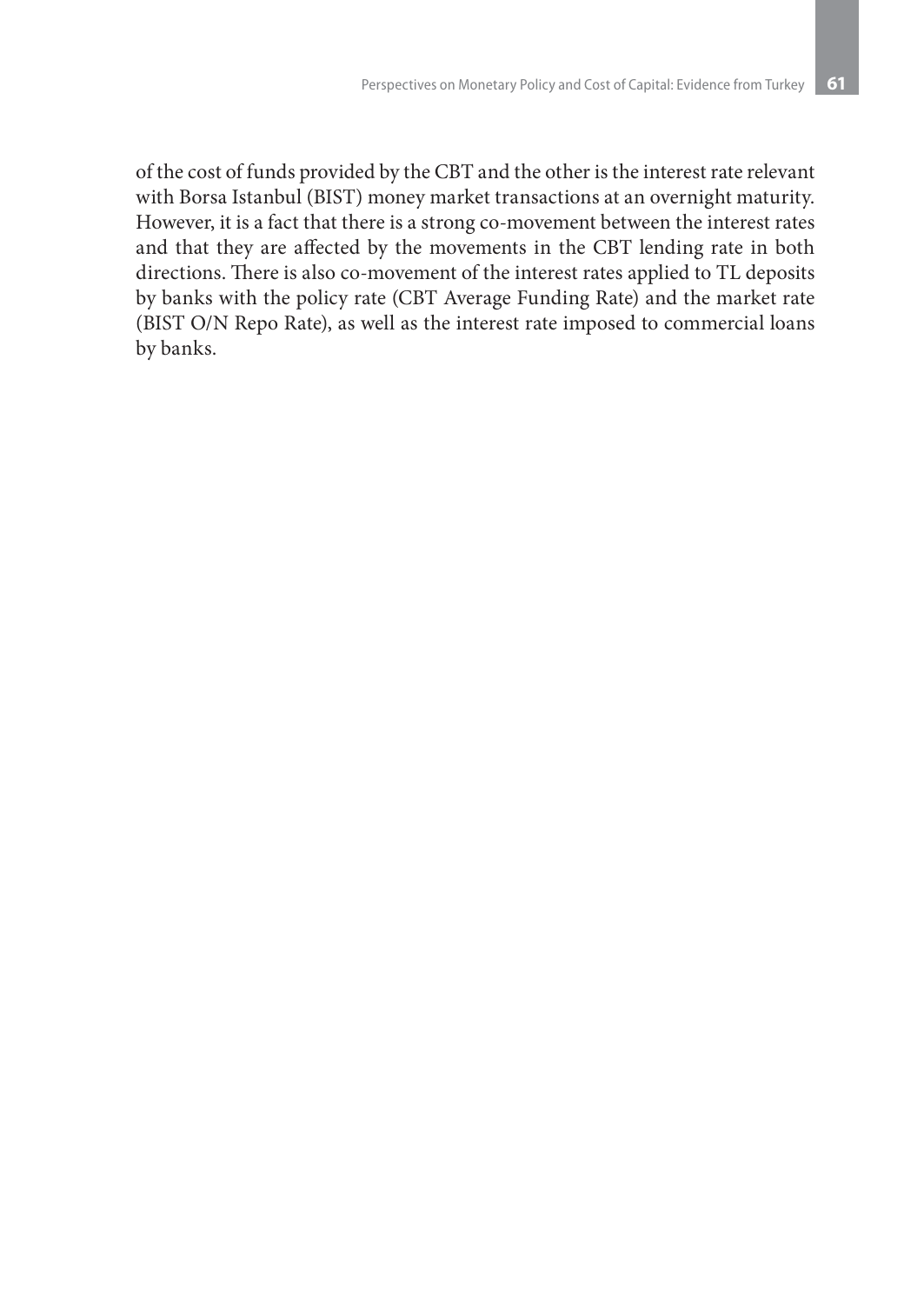### **References**

- 1. Ahn, J.J., Oh,K.J., Kim,T.Y.,& Kim, D.H. (2011). Usefulness of suppot vector machine to develop an early warning system for financial crisis. *Expert System with Applications*, 38(4),2966-2973
- 2. Altunbas, Y., Fazylov, O.& Molyneux, P. (2002). Evidence on the bank lending channel in Europe. *Journal of Banking and Finance*, 26, 2093–2110
- 3. Altunbas, Y., Gambacorta L.& Marques-Ibanez, D. (2009). Securitisation and the bank lending channel. *European Economic Review*, 53(8), 996-1009.
- 4. Ashcraft, A.(2006). New Evidence on the Lending Channel. *Journal of Money, Credit and Banking*, 38, 751–76.
- 5. Aydin, H. I. (2007). Interest rate pass-through in Turkey. *Research and Monetary Policy Department Working Paper*, CBT No: 07/05.
- 6. Aydın, B., Igan, D. (2010). Bank Lending in Turkey: Effects of Monetary and Fiscal Policies. *Working Paper*, IMF WP/10/233.
- 7. Başçı, E., Özel, Ö., Sarıkaya, Ç. (2007) The monetary transmission mechanism in Turkey: new developments. *BIS Papers* No 35.
- 8. Bernanke, B. (1993). Credit and the Macroeconomy. *Federal Reserve Bank of New York Quarterly Review*, XVIII (1993), 50-70.
- 9. Bernanke, B.S., & . Gertler, M. (1995). Inside the Black Box: The Credit Channel of Monetary Policy Transmission. *Journal of Economic Perspectives*, 9, 27–48.
- 10. Bernanke, B., Gertler, M., & Gilchrist, S.(1996). The Financial Accelerator and the Flight to Quality. *The Review of Economics and Statistics*, 78(1), 1-15.
- 11. Binici, M., Erol, H., Kara, H., Özlü, P. & Ünalmış, D. (2013) Interest Rate Corridor: A New Macroprudential Tool? *CBT Research Notes In Economıcs*, No: 2013-20.
- 12. Butkiewicz, J.L., Ozdogan, Z. (2013). Financial crisis, monetary policy reform and the monetary transmission mechanism in Turkey. *Research and Monetary Policy Department Working Paper,* No:07/04
- 13. Cavusoglu, T. (2002). Credit Transmission Mechanism in Turkey: An Empirical Investigation. *ERC Working Papers in Economic*, Ankara: Middle East Technical University.
- 14. Cecchetti, S.G.(1995). Distinguishing theories of the monetary transmission mechanism. *Proceedings*, Federal Reserve Bank of St. Louis, 83-97.
- 15. Chong, B.S., Lıu, M., & SHRESTHA, K. (2006). Monetary transmission via the administered interest rates channel. *Journal of Banking and Finance*, 30(5), 1467–1484.
- 16. Çatık, N., Karaçuka, M. (2012). The Bank Lending Channel in Turkey: Has it changed after the Low inflation Regime? *Applied Economics Letters*, 19(13), 1237-1242.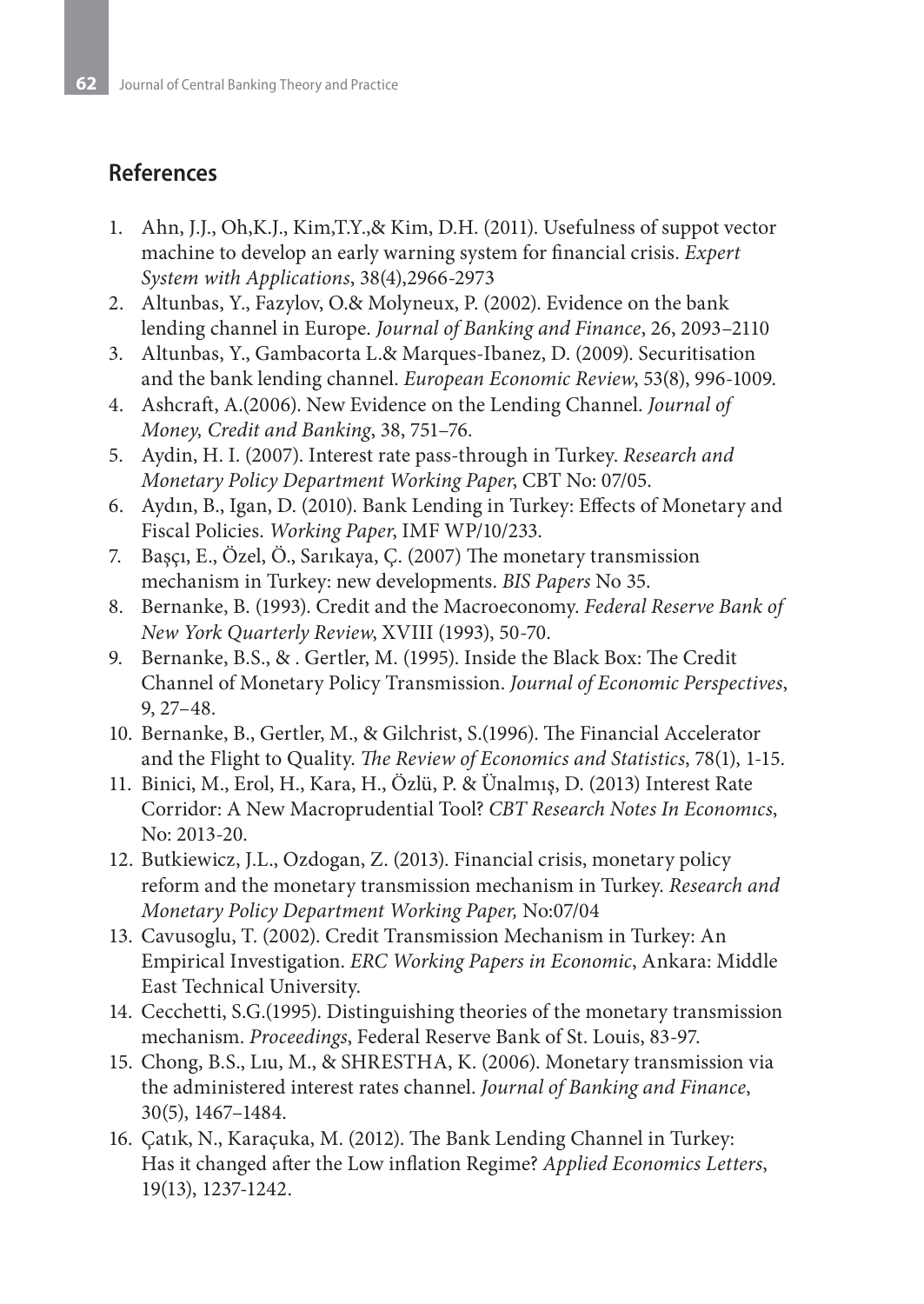- 17. Dornbusch, R. (1976). Expectations and Exchange Rate Dynamics*. Journal of Political Economy*, 84, 1161–1176.
- 18. Fleming, J.M. (1962). Domestic Financial Polices Under Fixed and Under Floating Exchange Rates. *International Monetary Fund Staff Papers*, 9, 369–379.
- 19. Gambacorta, L., Mistrulli, P.E. (2004). Does bank capital affect lending behavior? *Journal of Financial Intermediation*, 13(4), 436-57.
- 20. Gertler, M., Gilchrist, S. (1993). The Role of Credit Market Imperfections in the Monetary Transmission Mechanism: Arguments and Evidence. *Scandanavian Journal of Economics*, LXCV, 43-64.
- 21. Hicks, J.R. (1937). *Mr. Keynes and the "Classics".* A Suggested Interpretation. Econometrica, 5, 147–159.
- 22. Hubbard, R. G.(1994). Is There a `Credit Channel' for Monetary Policy? *NBER Working Papers* ,4977.
- 23. Hubbard, G.R.(1998). Capital market imperfections and investment. *Journal of Economic Literature*, 36, 193-225.
- 24. Kakes, J., Sturm, J.E. (2002). Monetary policy and bank lending: Evidence from German banking groups. *Journal of Banking and Finance*, 26, 2007- 2092.
- 25. Kara, H. (2015) Interest Rate Corridor and the Monetary Policy Stance, *TCMB Research Notes In Economıcs*, No: 2015-13.
- 26. Kashyap, A.K., Stein, J.C. (1995a). Monetary policy and bank lending. In: Mankiw, N.G. (Ed.), *Monetary Policy*. Chicago University Press, Chicago, IL, 221–256.
- 27. Kashyap, A.K., Stein, J.C. (1995b). The impact of monetary policy on bank balance sheets. *Carnegie- Rochester Series on Public Policy* 42, 142–196.
- 28. Kashyap, A., Stein, J.(2000). What Do One Million Observations on Banks Have to Say About the Transmission of Monetary Policy*. American Economic Review*, 80, 1183–200.
- 29. Kishyan, R.P., Opiela, T.P.(2000). Banks size, bank capital, and the bank lending channel. *Journal of Money, Credit, and Banking*, 32 (1), 121–141.
- 30. Küçük, H. ,Özlü, P., Talaslı, A., Ünalmış, D. & Yüksel, C. (2014). Interest Rate Corridor, Liquidity Management and the Overnight Spread. *CBT Workİng Paper* No: 14/02
- 31. Lamont K. B., Rosen, R.J.(2007). How the credit channel works: differentiating the bank lending channel and the balance sheet channel. *Working Paper Series*, WP-07-13, Federal Reserve Bank of Chicago.
- 32. Mishkin, F., S.(2010) *The Economics of Money*, Banking, and Financial Markets. Prenitce Hall.
- 33. Mojon, B., Smets, F., Vermeulen, P., 2002. Investment and monetary policy in the euro area. *Journal of Banking and Finance* , 26(11), 2111-2129